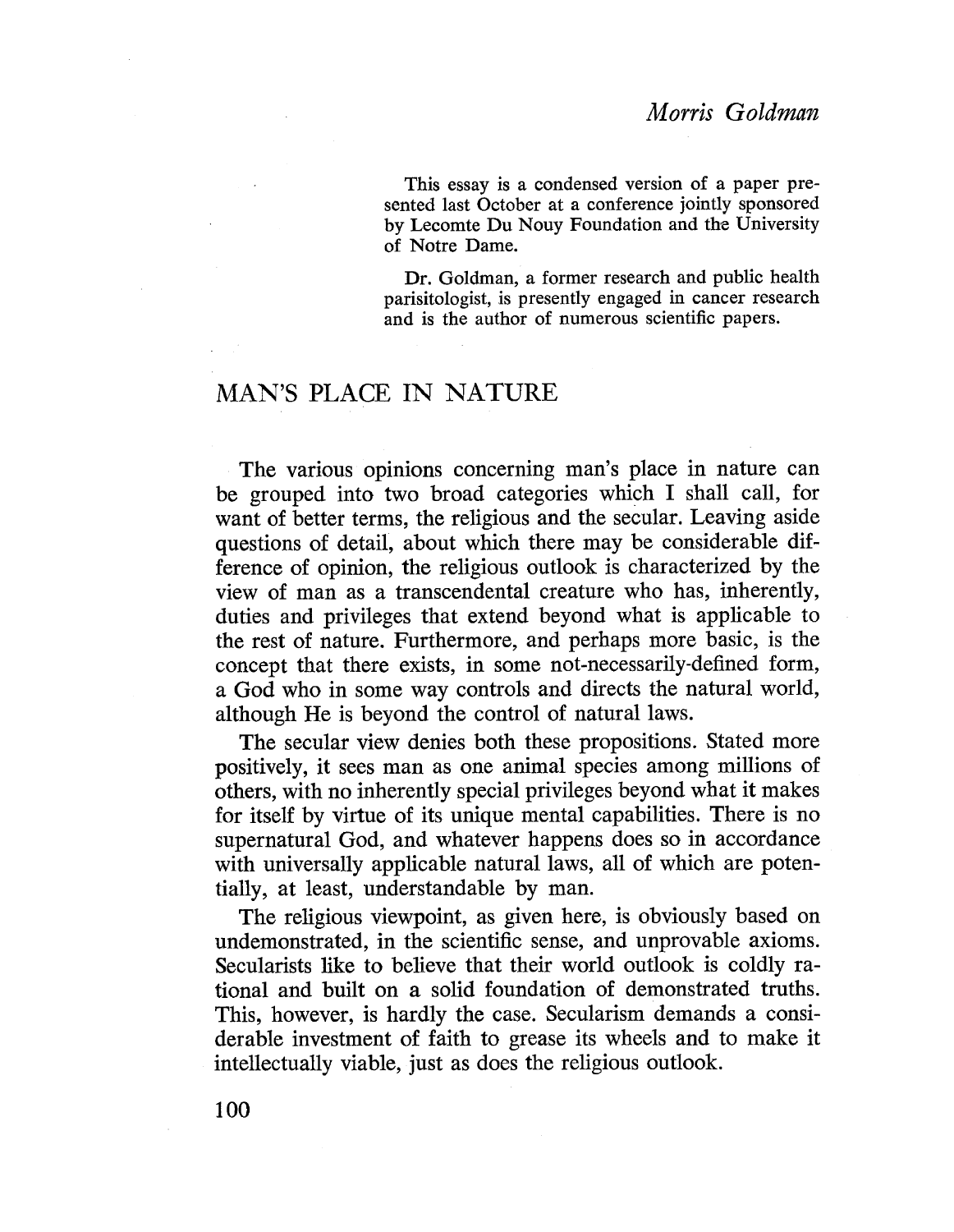Efforts have been made by outstanding scientists like Lecomte du Nouy, Teilhard du Chardin and E. W. Sinnott, to construct sccular, scientific frameworks upon which to drape the cloak of a religious view of man's nature. With all due respect to the profound thought and effort that has gone into these attempts, I am myself convinced that no true synthesis is possible at the present time. There is no evidencc or logic available to either sidc that is so overwhelmingly convincing that all serious opposition must inevitably submit, or so innocuously bland as to be absorbed by the other side with minimal disruption of its own principles. \*

My purpose, therefore, is not to attempt reconcilation or to present arguments in favor of the religionists but rather to discuss a dilemma faced by the secularists. Specifically, if all of nature is planless as to its ultimate end and, therefore, purposeless, and if man's unique mental and spiritual equipment is just another example of blind evolutionary diversification, then man, like other animals, had no planned entry into this world and no planned functions to perform once he arrived. In that case, how does the secular humanist justify his well-known concern for man's ethics and morals, concepts which imply goals and standards, and thus plan and purpose.

The full difficulty of the problem becomes apparent only after dismissing from our minds the Western ethical system in which we have grown up, with its notions of right and wrong, and good and bad. This is nccessary because the Jewish and Christian thinking which forms the core of Western ethics, is based on revelation, and revelation must be completely rejected as a source of knowledge in the secularist framework. To discover a truly

A concrete example of how differently religionists and secularists can view the same natural occurrences is the Six-Day War. For millions of Jews, myself included, the sequence and conflueuce of events in May and June of last year which led finally to the recovery of Old Jerusalem, were so improbable and had such apocalyptic overtones, that they could only be viewed as the clearest demonstration of Divine intervention that we could expect to see in our lifetime. And yet all took place between men of flesh and blood wielding tangible fire and steel, all is describable at a secularist level, and all is no doubt so entombed in State Department memoranda.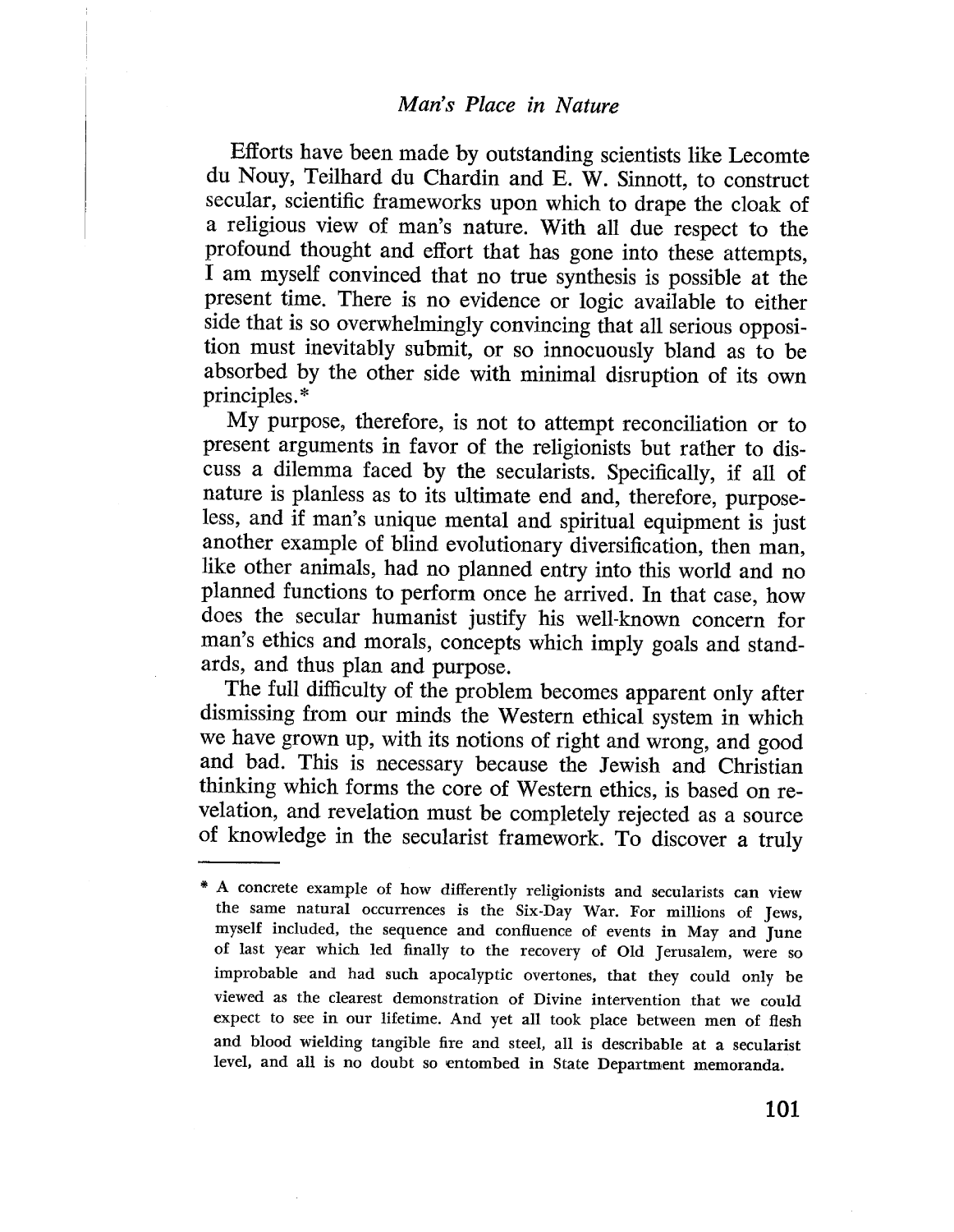naturalistic ethic, if one exists, we must look at the world through the eyes of an amoral viewer, unencumbered with preconceived standards of behavior.

Bentley Glass, in an article titled "The Ethical Basis of Science"<sup>1</sup>, formulates a very biological answer to the question. He says: "The evolutionist is quite prepared to admit the existence of right and wrong in terms of the simple functions of biological structures and processes. The eye is for seeing. . . . Sight conveys information about food, water, danger, companionship . . . and other vitally-important matters. Should one not then say 'To see is right, not to see is wrong?' "2"

Glass thus makes an assumption that, in naturalistic terms, it is better to survive, by using one's senses, than not to survive, say by ignoring one's senses. In the economy of nature, however, there is no indication that it is preferable for an atom of iron, for example, to be part of a hemoglobin molecule in a living animal, than to be part of a ferric oxide molecule in a mineral deposit. Thus, Glass' assumption is not at all implicit in the facts of nature but is rather a human decision that life is "better" than non-life.

Granting Glass his assumption as naturalistic, which it is not, extrapolation of his principle leads immediately to what are, ethically, somewhat horrendous results. For example, if the eye is for seeing and, therefore, seeing is good, then, since the claw is for killing, killing must also be good. In a hunting animal with a well-developed brain, like man, weapons are extensions of tooth and claw; therefore mental activity to improve weapons for killng is natural and good, too. It follows, then, that the Germans, for example, exercising their biological right to improve their conditions as they saw them, can hardly be condemned on naturalistic grounds for murdering six million Jews and four million other nationals, since they were simply using their natural gifts. The clinching evidence that the German behavior must have been "right," in Glass' naturalistic terms, is that Germany emerged from the blood-bath with a higher potential for survival than any of her victim peoples.

Actually, of course, Glass does not extrapolate in these terms, choosing instead to call "good" only those aspects of mental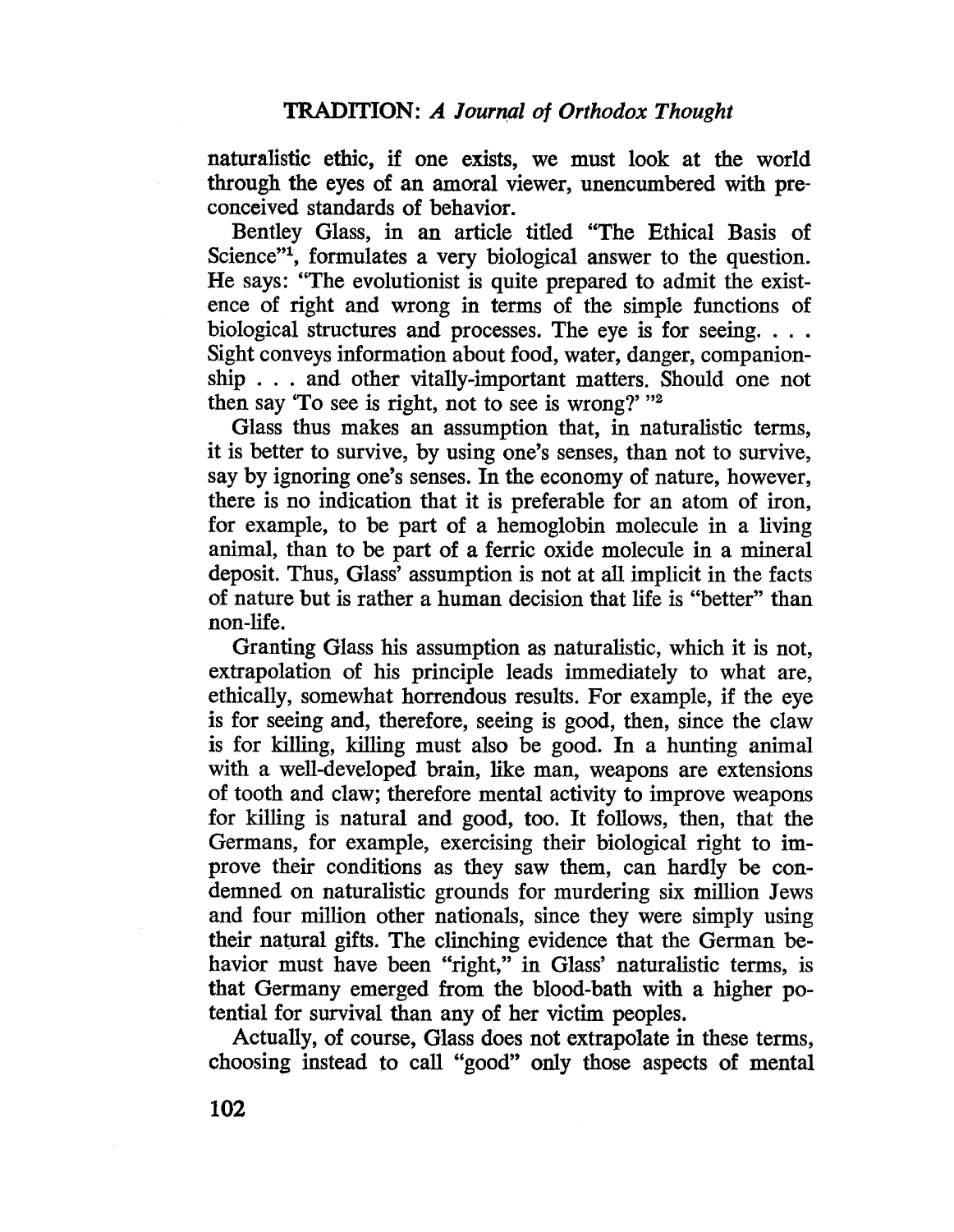activity which we would all applaud as good and right. But the basis for his choice cannot be read out from an examiation of biology. Rather, he is simply reflecting his heritage of revelatory Western ethics.

Gaylord Simpson rejects all efforts to derive ethical systems from an examination of non-human biology since, in his view, evolution is a completely amoral process.<sup>3</sup> However, since man, by some evolutionary quirk, does possess a moraI sense, Simpson feels constrained to create, rather than derive, an ethical syllabus, based upon his own personal evaluation of what is important and unique about man's nature. Thus, to Simpson, acquisition and promotion of knowledge, personal responsibilty, and enhancing the integrity and dignity of the individual, form the cornerstones of an ethical edifice suitable for Homo sapiens.

The fatal flaw in Simpson's program is his determined effort to keep one foot planted firmly in each of two irreconcilable positions. On the one hand he states: "These ethical standards are relative, not absolute. . . . They are based on man's place in nature, his evolution, and the evolution of life, but they do not arise automatically from these facts.  $\ldots$ ."<sup>4</sup> Furthermore, he states: He can choose to develop his capacities as the highest animal and to try to rise still farther, or he can choose otherwise. The choice is his responsibilty, and his alone."5 On the other hand, Simpson also says flatly: "Authoritarianism is wrong. . . . This is an ethically wrong denial of the personal responsibility inherent in man's nature. . . . Totalitarianism is wrong. The concept of a state as a separate entity with its own rights and responsibilties contravenes the biological and social fact that all rights and responsibilties are vested by nature in the individuals that compose the state."6

Thus Simpson would have his cake, i.e., propose an ethical system based, presumably, on man's natural history, and eat it, too, namely, disclaim any authority for his system in the case of anyone who chooses to see man's nature in different terms. Ironically, the one nation in the world that is most overtly secular and Darwinan in its view of life, the Soviet Union, is also among the most completely authoritarian.

From Simpson's view that nature is amoral, and that man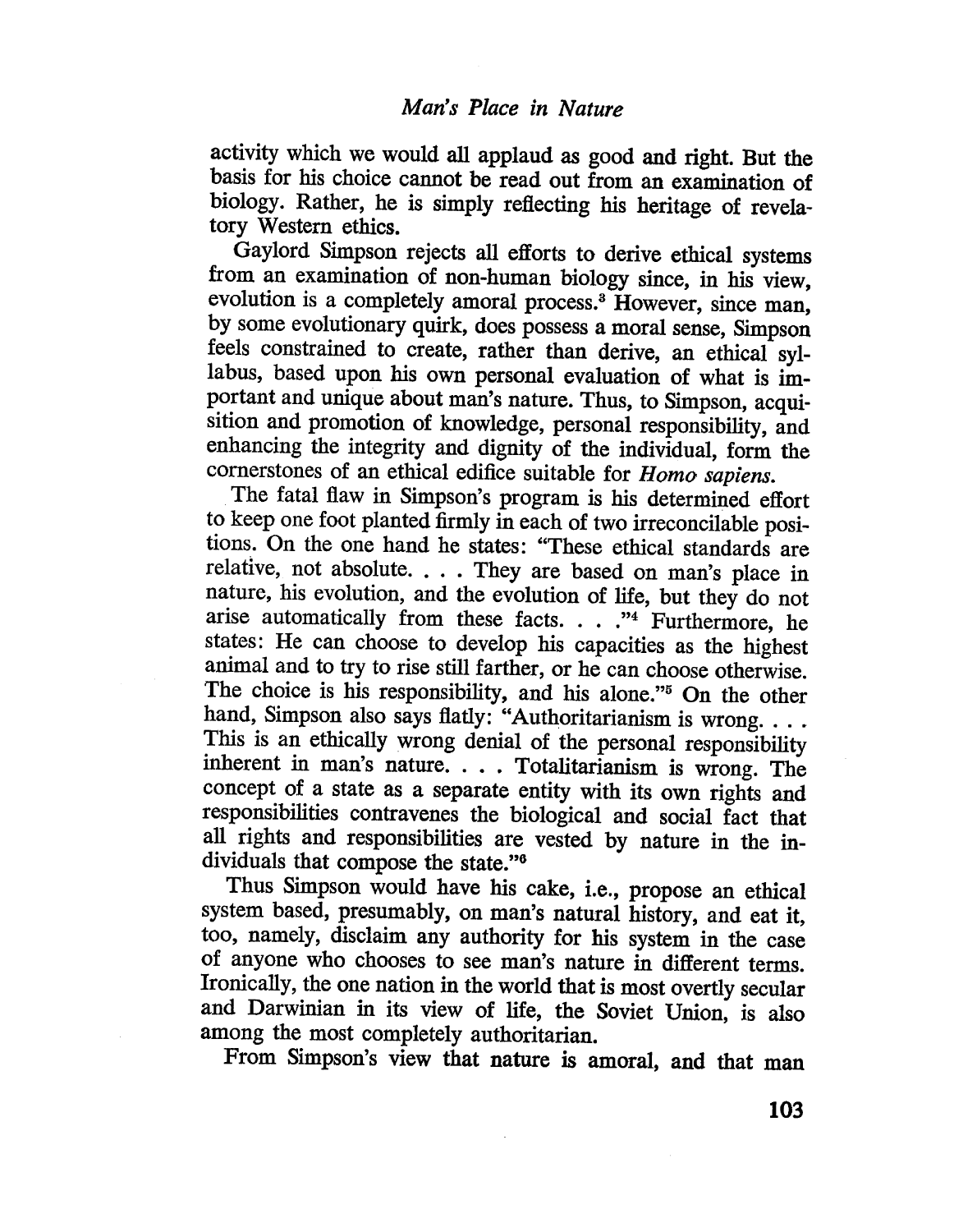evolved accidentally, it must follow that man cannot be charged with obligations to the rest of nature or even to his own species. Thus, any behavior that will somehow satisfy his accidentally evolved sense of right and wrong should be acceptable. The artist who views creativeness in man as more important than acquisition of knowledge, the demagogue who recognizes the attraction to the masses of strong and disciplined leadership, the communist who places the welfare of the community above the welfare of the individual, all are equally as entitled as Simpson to crcate systems of behavior that would maximize those uniquely human attributes which they favor. Simpson's own ethical proposals are wonderfully early 20th century American vintage but, by his own cstimation, they arc not implicit in man's nature. It seems obvious that they reflect Simpson's American Christian heritage much more than any naturalistic, evolutionary determinism.

The least naturalistic and most metaphysical attempt to provide a non-revelatory ethic for man is madc by Julian Huxley in a rather long essay on "The Humanist Frame."7 In this often lyrical, sometimes sermon-like paean of secular humanism, marred here and there by poor biology\* and fuzzy politics,\*\* Huxley avoids the dilemma we are considering by simply ignoring one of its horns. Thus, he takes for granted, without any reasoned justification, that although man is part of a compre-

In order to make the point that "Improved organization gives biological advantage" Huxley writes: "Thus the rise of the placental mammals was correlated with the decline of the terrestrial reptiles, and the birds replaced the pterosaurs as dominant in the air" (p. 75). In point of fact, it is well-known that reptiles remained the dominant terrestrial vertebrates for  $80-100$  million years after the appearance of birds or mammals. The two latter classes did not become prominent until after the great extinction of reptiles in the Cretaceous for reasons that remain completely unknown.

<sup>\*\*</sup> Among the "challenging monsters in our evolutionary path" Huxley lists "the rise and appeal of Communist ideology" and the failure to bring China into the world organization of the United Nations  $(p. 82)$ . Aside from the vapidity of considering evanescent political maneuvering in the context of human evolution, there is the question of intellectual consistency in, on the one hand, resisting Communist ideology, and, on the other, welcoming Red China into the United Nations.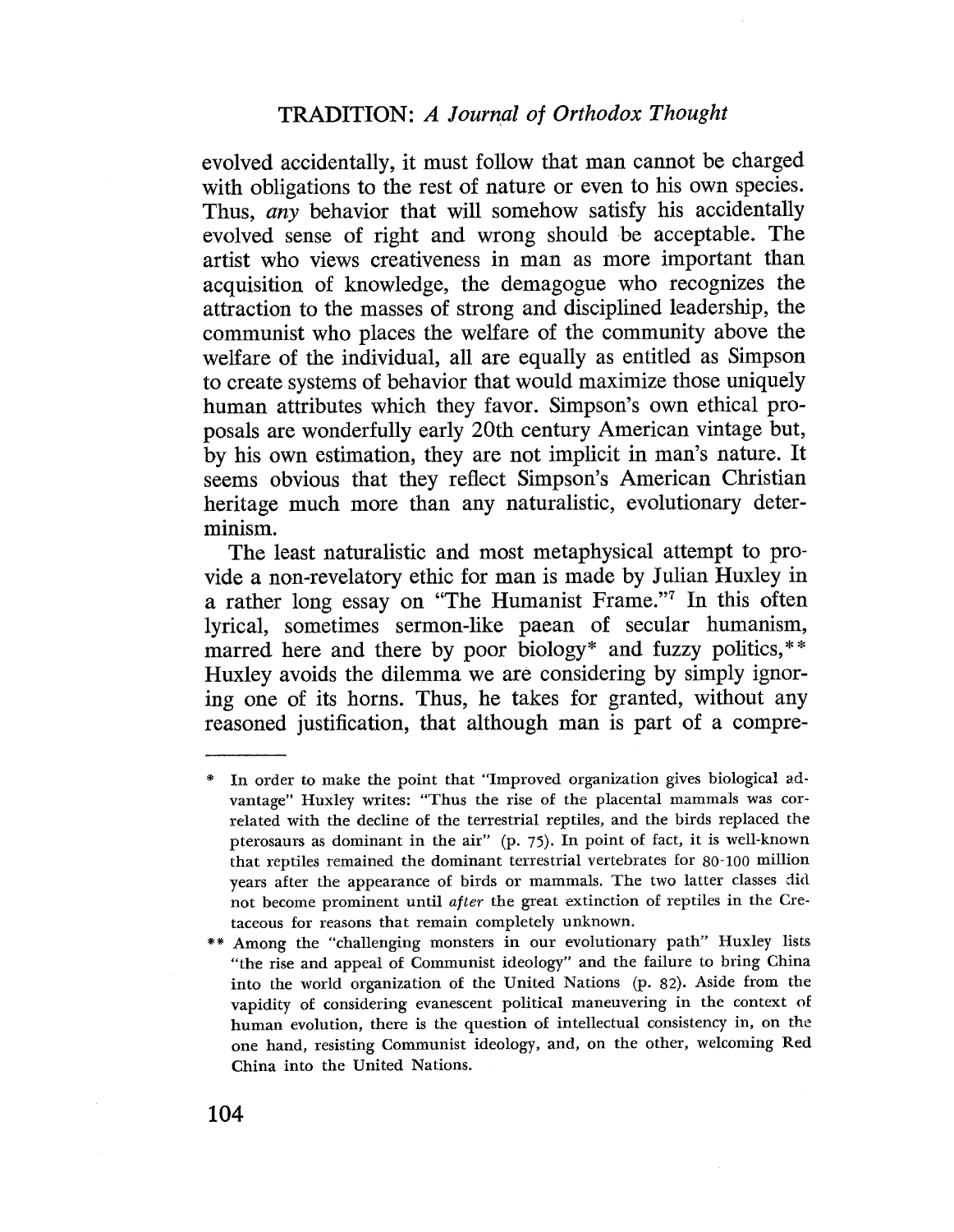hensive, unplanned evolutionary process, he cannot avoid playing a decisive role in this process. Presumably, this is due to man's superior intellect, but Huxley offers no justification for his decision to place this intellect at the disposal of nature as a whole, rather than restricting it solely for man's own aggrandizement or for some other purpose. Huxley says: "Man's destiny is to be the sole agent for the future evolution of this planet."8 A tall order for a race of saints, not to speak of a congregation of secular humanists.

In this respect Huxley departs widely from Simpson, offering man not a choicc but a burden. He calls ever for improvement of man as an individual and in society, for permitting man full artistic and creative fulfillment, for surrounding man with beauty and love, and so on, including even the ceremonials of religion, carefully emptied, however, of any notions of Divinity.

From this brief examination of these three approaches to naturalistic ethics it appears that non-human nature does not present us with an ethic that would be acceptable to most of us, and that humanist proposals from Western professors of biology have more in common with Jewish and Christian revelation than with ineluctable conclusions implicit in a godless universe. In fact, one often has the impression of being offered revelation without religion by these prophets of secularism.

We are still left with our original dilemma  $-$  morals for man in an amoral universe. The heart of the difficulty, of course, is the secularist concept of man as really just another unplanned lifc-form, endowed only accidentally with his unique social and intellectual qualitics. This notion is so contrary to the practically universal, intuitivc feeling that man represents something more than purposeless existence, that the evidence offered in its support deserves the most careful scientific scrutiny before it, and the problems it brings in its wake, can be accepted.

According to widely-accepted views, man's evolutionary history within the mammals is said to begin with prosimian ancestors living in the Paleocene-Eocene epochs, some 60-70 millon years ago. Thcse smallish animals, similar in appearance to modern lemurs, lorises and tarsiers, have left fossil remains in Europe and North America. For rcasons not really understood,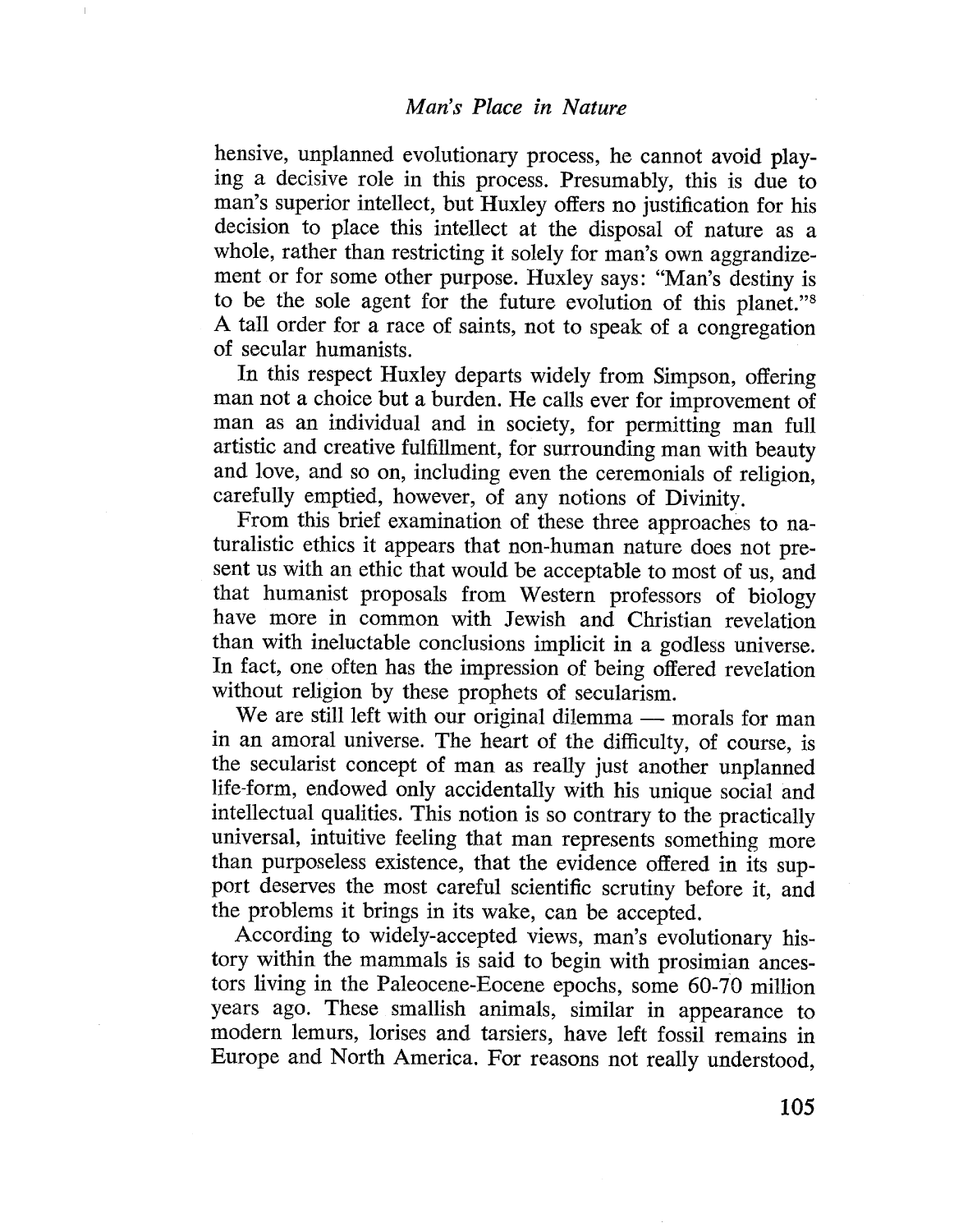these animals disappear from the fossil record before the close of the Eocene, reappearing again in the Pleistocene, about 50 million years later. The morphology of modern representatives of these groups appears to differ little, if any, from their presumed ancient precursors.

Between the prosimian primates of the Eocene and the apelike fossils from the Miocene, about 15 million years later, only a small handful of teeth and fragments of jaw have been found, all in a single locality in northern Africa, in what is now Egypt. The relationship of the animals that left these fragments to other ancient or recent forms needs to be inferred without benefit of any supporting information concerning cranial volume, limb structures or living habits; essentially all conclusions are based on dentition alone.

About 20 milion years ago, in the Miocene, there lived in Europe, Africa and Southern Asia species of primates that left fossil records, mostly in the form of assorted tooth collections. Pieces of jaw and limb bones also occur, sufficient to assign the remains to ape, rather than monkey sources, Except for the skull and some fragmentary bones found in East Africa, to which the name *Proconsul* has been applied, these dental shards are essentially all that are available from this period. Concerning the Miocene fossils Romer states: "Our knowledge of the fossil history of these higher apes (gorilla and chimpanzee) and of presumed human ancestors on this level is tantalizingly poor. . ."9 These fossils have all been placed in the genus Dryopithecus, and this ghostly assemblage of teeth has been set up as belonging to the probable ancestors of man.

Continuing with this Hominid lineage  $-$  the group that includes the modern apes and man, we encounter another gap in the record of about 18 milion years between the Miocene genus Dryopithecus and the more recent fossils of the Pleistocene. This gap is relieved only by a few teeth and jaw fragments from India and Africa, assigned to the genus Ramapithecus. Nothing is known about the cranium or limbs of the creature that left these teeth but, again on the basis of dentition alone, Ramapithecus has been placed in or close to man's ancestral tree.

The fossil record of the Pleistocene epoch, which includes the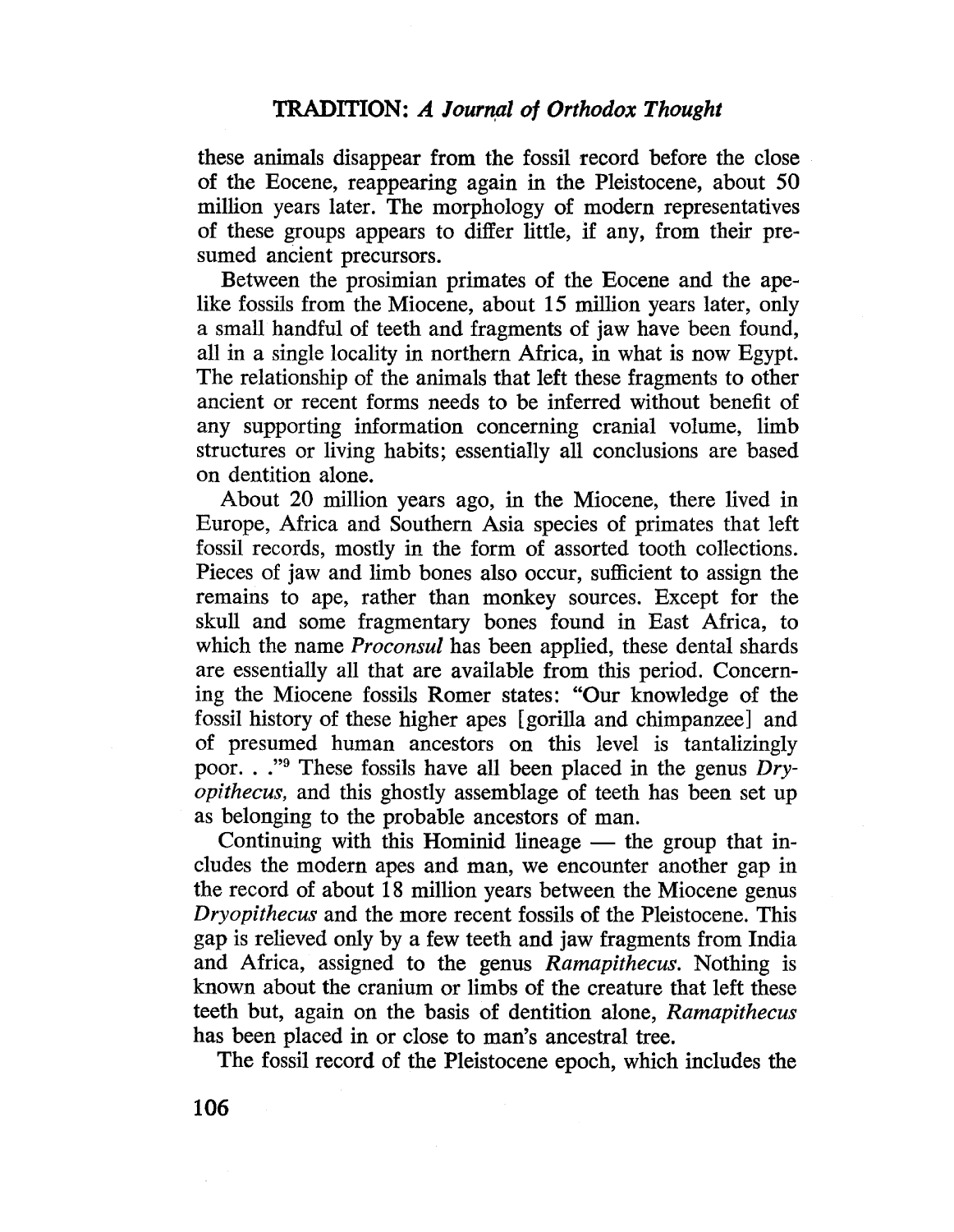last one to two million years, reveals in relatively rapid succession the Australopithecines, Pithecanthropus, Neanderthal man and, starting about 30,000 years ago, modern man. Australopithecus, found in South Africa, possessed projecting jaws equipped with great but human-like teeth, and appears to have been an erect, bipedal anthropoid. Nevertheless, the volume of his cranium was only about 550 cubic centimeters, which is within the range of the chimpanzee and gorila, and less than half of man.

Pithecanthropus, called by some Homo erectus, has left remains primarily in Eastern Asia, comprising so-called Peking and Java man. Dentition and stature of this group were man-like but, as in Australopithecus, the face was projecting and chinless in the ape-like manner. The brain-case was low with very heavy browridges but was a bit less than twice the size of the South African primate. There are indications that Homo erectus used simple stone tools and fire.

During the last glacial period of the present epoch, Homo neanderthalis made his appearance, remains having been recovered mainly from Europe but also from the Middle East, Asia and Africa. Although Neanderthal man had a brain as big as or bigger than that of modern man, the appearance of his skull was rather different; the supraorbital ridges were very heavy, the forehead was low and the large brain size was achieved by enlargement of the back part of the skull; the chin was formed rather weakly.

Relics of a primate who, in all ascertainable physical respects was comparable to modern man, are found starting about 30,000 years ago. The forehead is high, the nose and chin strongly formed, and the teeth and jaws of man-like size and appearance. Olson has the following to say about this species, which bears our own name: "This rather dramatic and sudden appearance has left some doubts as to where Homo sapiens came from. The advanced Neanderthals are not appropriate ancestors, but some of the earlier ones may have been. It would seem that Homo sapiens developed somewhere beyond the range of present finds of fossil men and then, fully matured, penetrated rapidly into the lands of the NeanderthaIs, replacing this less advanced type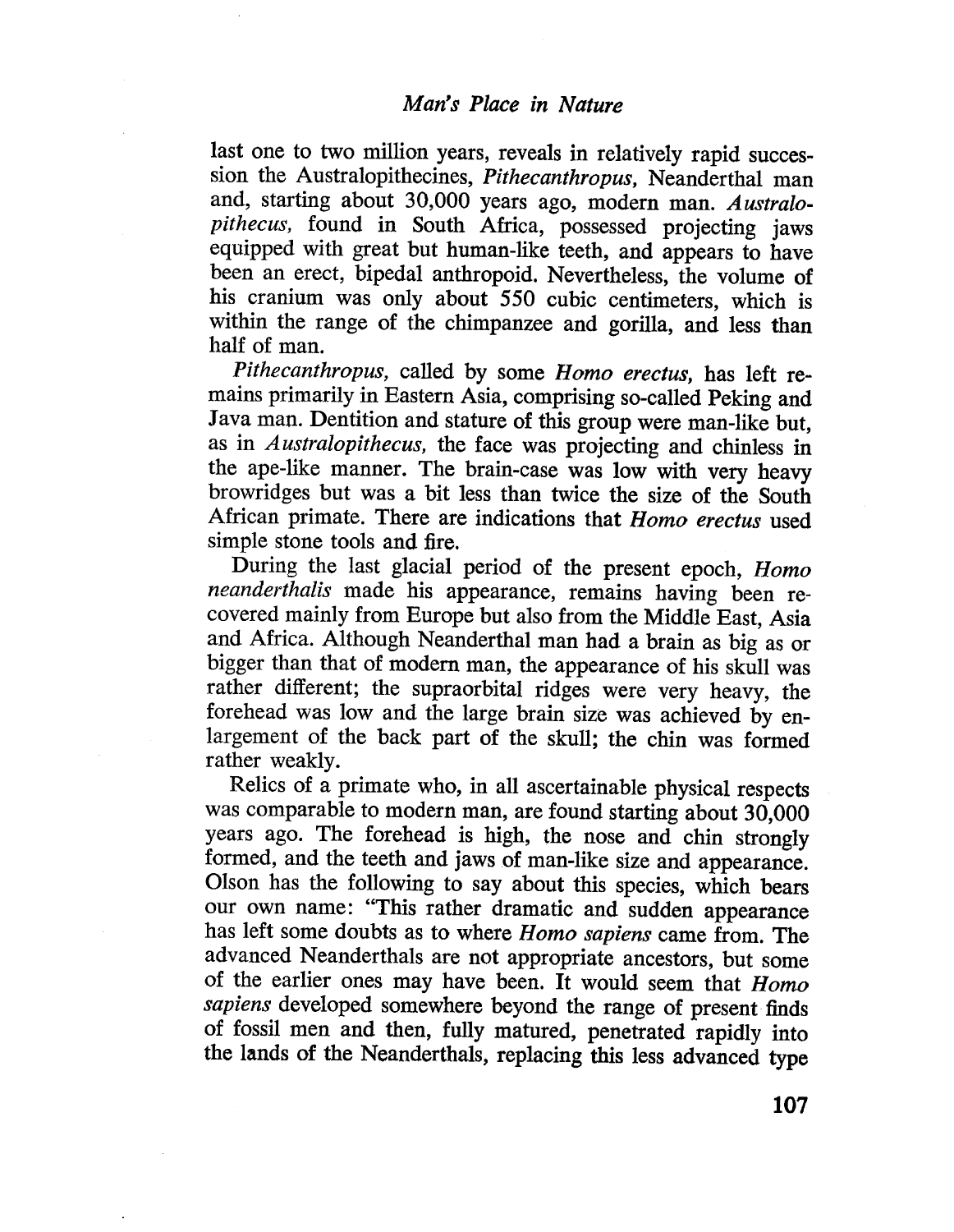during a relatively short span of time." $10$ 

By 15 or 20 thousand years ago this man was painting the walls of his shelters, perhaps in connection with cultist practices related to hunting, and his cultural progress can be followed in broad terms up to historic times. This man, therefore, who appears suddenly and discontinuously as a full human, is the direct ancestor of present human populations.

It appears to me that an objective, non-prejudiced reading of the fossil record of the primates hardly confirms the story, repeated endlessly in popularized accounts, of clearly-defined transitions from ancicnt lemuroids to tarsioids to apes, to manapes, and finally to modern man. On the contrary, the story reconstructed from the tangible evidence, as opposed to speculation, is one of tremendous gaps in the record both of timc and space, of tenuous grasping at teeth, almost to the exclusion of the rest of the body, to establish phylogeny, and of gross discontinuities between forms supposedly related to each other by direct genetic descent. Responsible paleontologists readily admit in technical print thc diffculties of interprcting the actual record. Nevertheless, secularist interpretations are offered freely, and we need now to look at the reliability and precision of the interpretative methods that are used.

A first point which we cannot avoid raising concerns the concept of the mechanisms of evolutionary diversification. To quote Mayr on current theory: "The proponents of the synthetic theory maintain that all evolution is due to the accumulation of small gcnetic changes, guided by natural selection, and that transpecific evolution is nothing but an extrapolation and magnification of the events that take place within populations and species."<sup>11</sup> In terms of the magnitude of the effects being dealt with, it may bc proper to compare this statement with one claiming that the explosion of a nuclear device, for example, is entirely explainable by simple extrapolation from what is known about the detonation of sticks of dynamite.

Strain differences within species commonly involve changes of single nucleotide pairs in thc sequences comprising the genetic DNA of the species. Man, as well as many other vertebrates, possesses on the order of 5 bilion nuclcotide pairs per diploid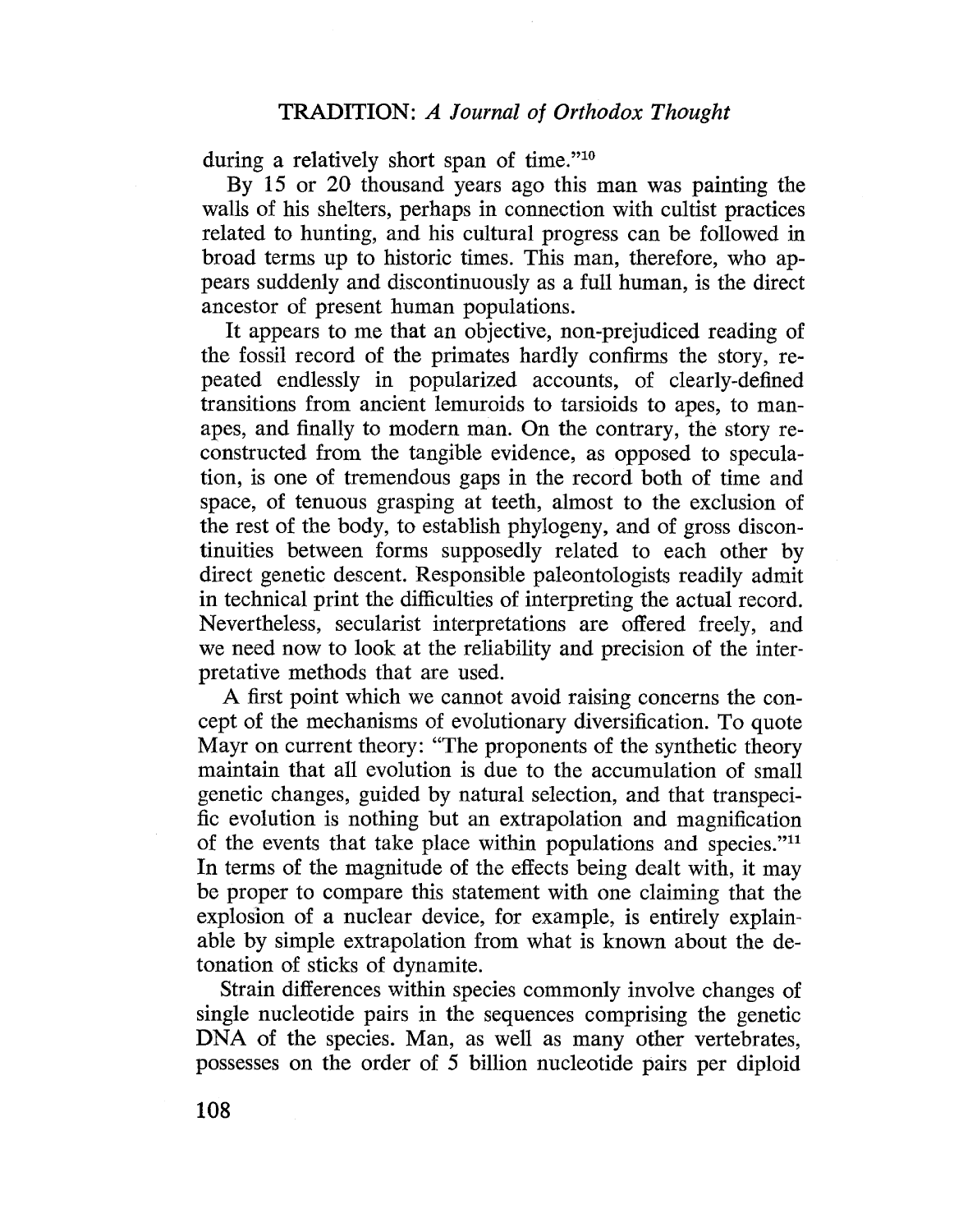celL. If the matching of sequences between man and other primates averages about 90 percent, as appears to be the case from the in vitro hybridization work of McCarthy, Hoyer and their associates<sup>12</sup> this means that 10 percent of the sequences are different; or in other words, diffcrences in 500 million nucleotide pairs have had to accumulate in the DNA sequences of the species involved since man and the other primates diverged from a hypothetical common ancestor. This figure is perhaps subject to change by a factor of as much as  $10$ , depending upon technical details which remain yet to be worked out, but it gives one some idea of the range with which we are dealing.

To presume, without any direct evidence, that differences of such magnitude accumulate in a simple additive manner in the same way that differences in a few nucleotides accumulate between isolated strains of the same species, is to assume a most unscientific posture. In no scicntific discipline, including other areas of biology, does one consider acceptable the direct extrapolation over a range of eight orders of magnitude from data collected only at one extreme of the range. Nevertheless, this is the assumption that forms the basis of the modern synthetic theory of evolution.

Dependence on tooth structure is so strong in accounts of primate evolution that it is pertinent to ask how well does primate tooth morphology reflect the morphology of the rest of the animal? Simons says: "It is of considerable interest that the skeletal material of Pliopithecus now available shows that although definably hylobatine dentally (similar to Hylobates, the modern gibbon], the forelimb elongation so characteristic of modern gibbons is barely noticeable in this Miocene form."ls The metaphysical question of whether it is the teeth or the forelimbs that make a gibbon need not concern us; what is important is that one is not necessarily a guide to the other. In fact, the accepted evolutionary principle of mosaic evolution which holds that different organ systems may and often do evolve independently of one another, would caution us against drawing general conclusions on the basis of a single system alone. Nevertheless, practically all speculation concerning the ancestry of man up to the Pleistocene is based essentially on scattered tooth